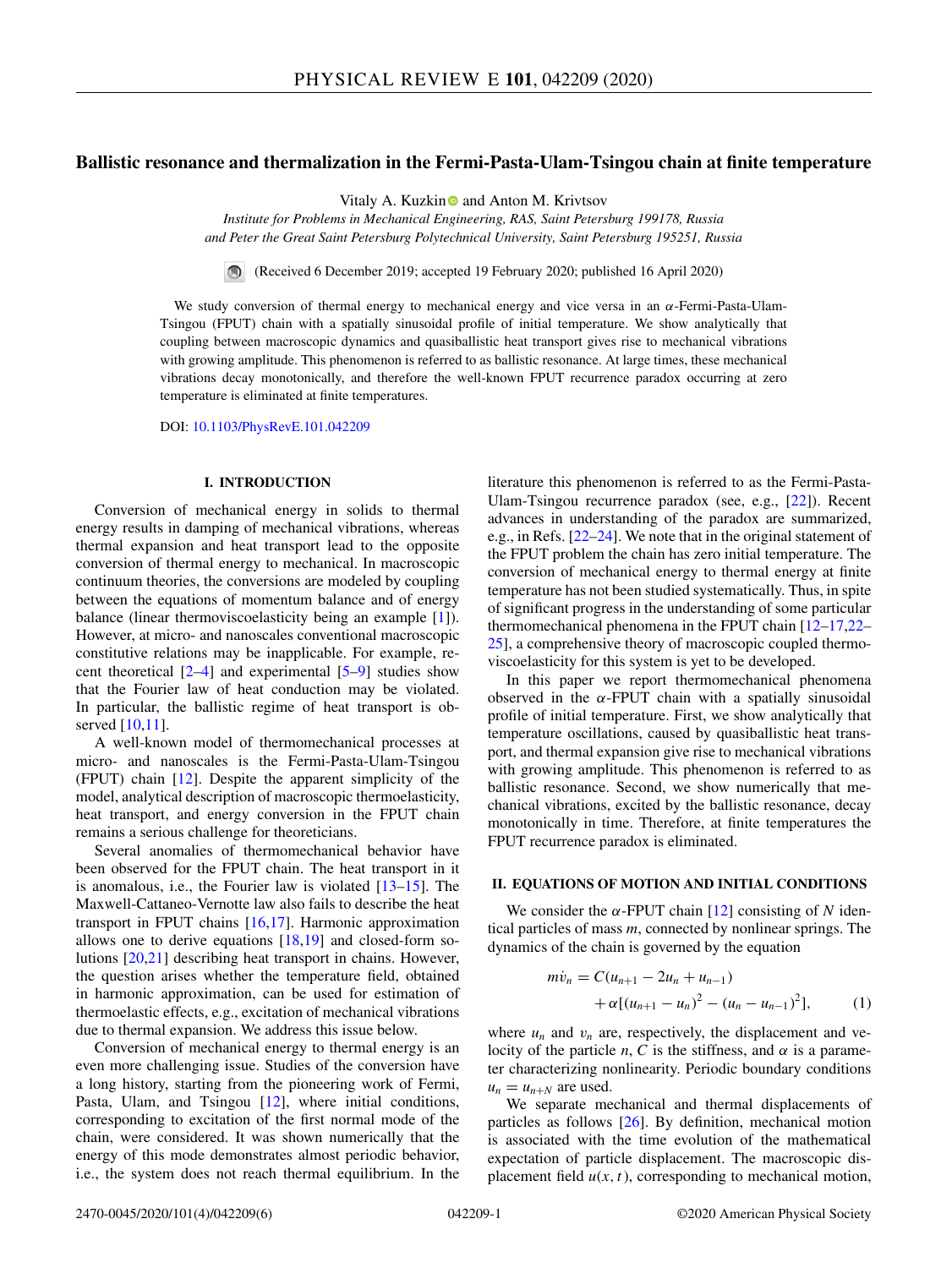<span id="page-1-0"></span>is such that

$$
u(na, t) = \langle u_n \rangle, \tag{2}
$$

where *a* is the lattice constant and  $\langle \cdots \rangle$  stands for mathematical expectation (in computer simulations it is replaced by the average over realizations with different initial condition). Macroscopic mechanical energy is calculated using the displacement field  $u(x, t)$  [see formula [\(13\)](#page-2-0)].

The thermal motion is defined as the difference between the total displacement and the mechanical one. Then thermal displacements  $\tilde{u}_n$  are calculated as

$$
\tilde{u}_n = u_n - \langle u_n \rangle. \tag{3}
$$

Note that, in contrast to mechanical displacements, the thermal displacements are random. Similar separation is carried out for particle velocities. Then the kinetic temperature  $T_n$  of particle *n* is defined as

$$
k_B T_n = m \langle \tilde{v}_n^2 \rangle, \tag{4}
$$

where  $k_B$  is the Boltzmann constant. Note that the proper choice of a definition for temperature in nonequilibrium systems remains an open question. We use the definition (4), because it has a clear physical meaning (kinetic energy per particle) and it is easy to compute. A comprehensive discussion of various definitions of temperature is presented, e.g., in Ref. [\[27\]](#page-5-0).

Using the definitions  $(2)$ – $(4)$ , we introduce the initial conditions, corresponding to the spatially sinusoidal kinetic temperature profile, zero initial fluxes, and no macroscopic mechanical motion

$$
u_n = 0, \quad v_n = \xi_n \sqrt{\frac{2k_B}{m} \left( T_b + \Delta T \sin \frac{2\pi n}{N} \right)},
$$
  

$$
\langle \xi_n \rangle = 0, \quad \langle \xi_n \xi_m \rangle = \delta_{nm},
$$
 (5)

where  $\xi_n$  are uncorrelated random numbers with zero mean and unit variance,  $\delta_{nm}$  is the Kronecker delta,  $T_b$  is the average (background) temperature, and  $\Delta T$  is the amplitude of the initial temperature profile. Note that in real experiments, similar initial conditions can be realized in the framework of the transient thermal grating technique [\[7](#page-4-0)[–9\]](#page-5-0).

Heat transfer in harmonic,  $\alpha \beta$ -FPUT, and  $\beta$ -FPUT chains with initial conditions (5) was investigated in Refs. [\[16,17,28\]](#page-5-0). However, in these works thermoelastic effects and thermalization were not considered.

Note that the initial conditions used in the original FPUT problem [\[12\]](#page-5-0) significantly differ from the initial conditions in (5). In Ref. [\[12\]](#page-5-0), deterministic initial conditions, corresponding to excitation of the first mode of mechanical vibrations at zero temperature, were considered. In contrast, initial conditions (5) are stochastic. The temperature and thermal energy of the chain are finite, while initial mechanical motion is absent. The consequences of this difference in initial conditions are discussed in Sec. [V.](#page-3-0)

## **III. THEORY OF BALLISTIC RESONANCE**

We present a continuum model, describing the macroscopic linear thermoelasticity of the  $\alpha$ -FPUT chain (1).

0  $-0.25$  $\omega t$  $-0.5$ 25 50 75 100 C FIG. 1. Oscillations of temperature caused by quasiballistic heat

transport from the analytical solution  $(9)$  (line) and results of numerical integration of equations of motion (1) for  $\alpha a/C = -0.25$  (red squares) and  $-1$  (blue circles).

Using the model, we describe an unexpected resonance phenomenon.

### **A. Sinusoidal initial temperature profile**

We assume that macroscopic mechanical motion of the chain is described by the equation of linear thermoelasticity [\[26\]](#page-5-0), while the behavior of temperature (heat transfer) is described by the ballistic heat equation [\[18,19\]](#page-5-0). Conversion of mechanical energy to thermal energy is neglected. Then the macroscopic behavior of the chain in the continuum limit is described by the equations

$$
\ddot{u} = c_s^2 (u'' - \beta T'),\tag{6}
$$

$$
\ddot{T} + \frac{1}{t}\dot{T} = c_s^2 T''.
$$
\n(7)

Here  $u(x, t)$  is the displacement field,  $T(x, t)$  is the temper- $\sqrt{E/\rho}$  is the speed of sound, *E* is Young's modulus,  $\rho$  is ature field, the prime stands for the spatial derivative,  $c_s$  = the density, and  $\beta$  is the thermal expansion coefficient. The relation between macroscopic and microscopic parameters of the chain is given by formulas  $(2)$ ,  $(4)$ , and  $(16)$ .

We note that both macroscopic equations  $(6)$  and  $(7)$  are derived from the equations of motion (1). Anharmonic effects are taken into account only in Eq. (6). Equation (7) is derived using harmonic approximation [\[18,19\]](#page-5-0) and therefore it corresponds to the purely ballistic heat transport regime. However, it is shown below that this equation describes the evolution of temperature with acceptable accuracy, at least for some time, depending on the nonlinearity parameter  $\alpha a/C$  (see, e.g., Fig. 1).

Periodic boundary conditions and the initial conditions

$$
T = T_b + \Delta T \sin(\lambda x), \quad \dot{T} = 0, \quad u = 0, \quad v = 0,
$$
 (8)

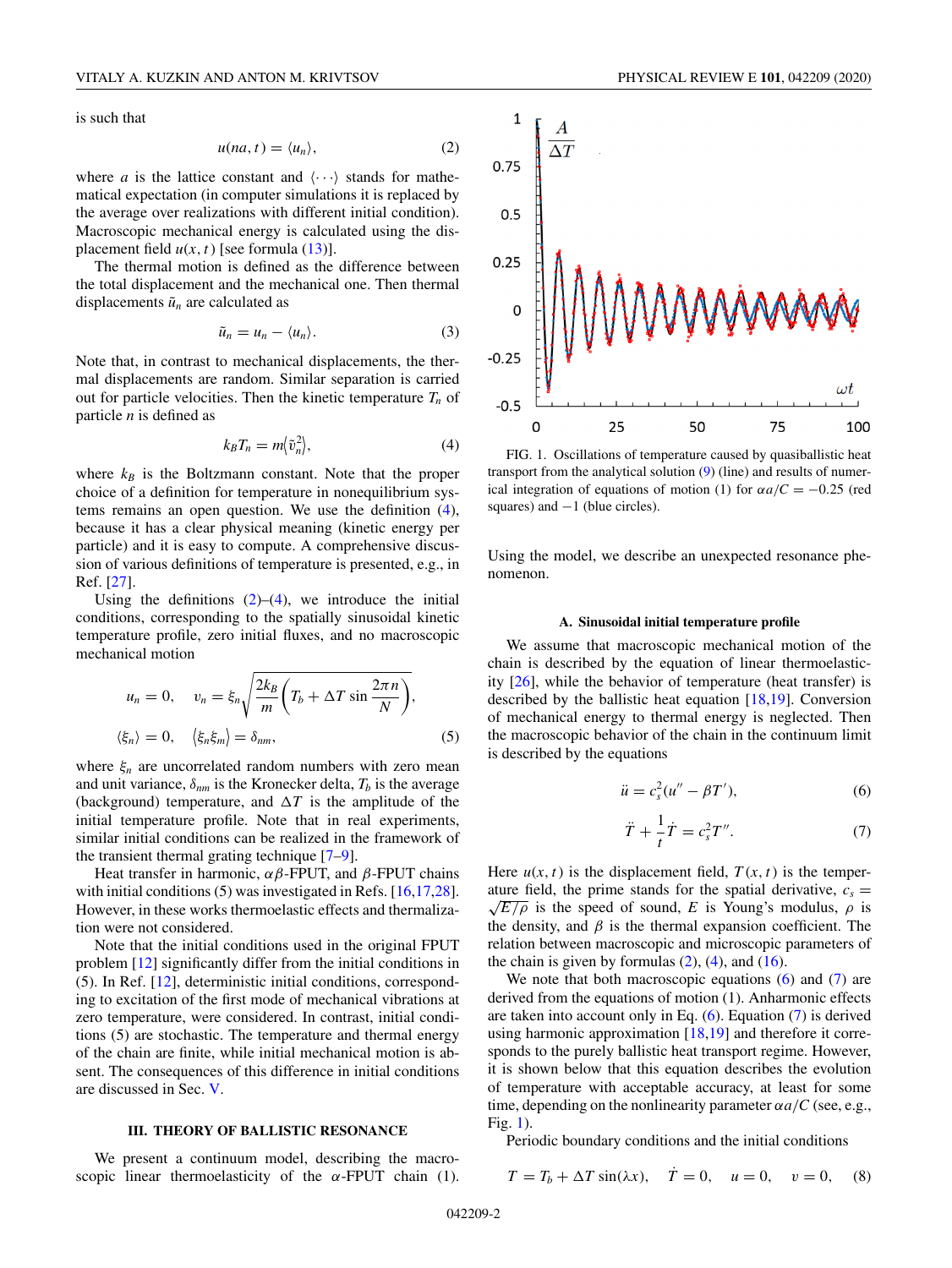<span id="page-2-0"></span>corresponding to microscopic conditions  $(5)^1$ , are used, where  $\lambda = 2\pi/L$  and *L* is the chain length. The solution of the ballistic heat equation  $(7)$  with initial conditions  $(8)$  has the form [\[18\]](#page-5-0)

$$
T = T_b + A(t)\sin(\lambda x), \quad A(t) = \Delta T J_0(\omega t), \tag{9}
$$

where  $\omega = \lambda c_s$  and  $J_0$  is the Bessel function of the first kind. Formula (9) shows that temperature oscillates in time (see Fig. [1\)](#page-1-0).

Substituting the expression (9) into the dynamics equation  $(6)$ , we obtain

$$
\ddot{u} = c_s^2 u'' - \lambda c_s^2 \beta \Delta T J_0(\omega t) \cos(\lambda x). \tag{10}
$$

It can be seen that the temperature acts as an external force, exciting the first normal mode of mechanical vibrations. From properties of the Bessel function  $J_0$  it follows that the external force oscillates with frequency  $\omega$  and decays as  $1/\sqrt{t}$ . Note that the frequency coincides with the first eigenfrequency of mechanical vibrations.

The solution of Eq. (10) yields an exact expression for displacements

$$
u(x, t) = z(t)\cos(\lambda x), \quad z(t) = -\beta \Delta T \omega t J_1(\omega t) / \lambda. \quad (11)
$$

At large times ( $\omega t \rightarrow \infty$ ), the amplitude of displacement *z* has the asymptotic behavior

$$
z(t) \approx -\sqrt{\frac{2}{\pi}} \frac{\beta \Delta T}{\lambda} \sqrt{\omega t} \cos(\omega t - 3\pi/4). \tag{12}
$$

Formula (12) shows that the amplitude grows in time as  $\sqrt{t}$ . The corresponding mechanical energy  $\mathcal E$  is calculated via

$$
\mathcal{E} = \frac{1}{2L} \int_0^L (\rho v^2 + E u'^2) dx = \mathcal{E}_* \omega^2 t^2 [J_0^2(\omega t) + J_1^2(\omega t)],
$$
\n(13)

where  $\mathcal{E}_* = E \beta^2 \Delta T^2 / 4$  is proportional to the potential energy of the system due to thermal expansion in the case of uniform temperature profile  $\Delta T$ . At large times, the energy grows linearly, i.e.,  $\mathcal{E} \approx 2\mathcal{E}_{*} \omega t / \pi$ .

Thus the coincidence of a frequency of temperature oscillations with the first eigenfrequency of the chain leads to excitation of mechanical vibrations with growing amplitude. This phenomenon is referred to as ballistic resonance.

### **B. Periodic initial temperature profile**

We generalize the presented results for the case of an arbitrary periodic initial temperature profile  $T_0(x) = T_0(x + L)$ . Fourier series expansion of the profile yields

$$
T_0 = \frac{a_0}{2} + \sum_{k=1}^{\infty} [a_k \cos(\lambda_k x) + b_k \sin(\lambda_k x)], \quad \lambda_k = k\lambda,
$$
  

$$
a_k = \frac{2}{L} \int_0^L T_0(x) \cos(\lambda_k x) dx,
$$
  

$$
b_k = \frac{2}{L} \int_0^L T_0(x) \sin(\lambda_k x) dx.
$$
 (14)

The solution of Eqs.  $(6)$  and  $(7)$ , corresponding to the temperature profile  $(14)$ , is derived using formula  $(11)$  and the superposition principle

$$
u = \beta c_s t \sum_{k=1}^{\infty} J_1(\omega_k t) [a_k \sin(\lambda_k x) - b_k \cos(\lambda_k x)], \qquad (15)
$$

where  $\omega_k = k\omega = k\lambda c_s$ . Formula (15) shows that all eigenmodes, included in the expansion of the function  $T_0$ , resonate. The amplitudes of these modes grow in time as  $\sqrt{t}$ . However, since the Fourier coefficients  $a_k$  and  $b_k$  decay with increasing  $k<sub>1</sub><sup>2</sup>$  the main contribution to growth of displacements is given by long-wavelength harmonics (small *k*). Thus the ballistic resonance occurs for any periodic distribution of the initial temperature.

## **IV. NUMERICAL RESULTS FOR BALLISTIC RESONANCE**

We compare the predictions of the presented continuum theory with the results of the numerical solution of the discrete equations of motion (1). The macroscopic length, density, Young modulus, speed of sound, and thermal expansion coefficient are related to the microparameters of the chain as [\[26\]](#page-5-0)

$$
L = Na, \quad \rho = \frac{m}{a}, \quad E = Ca,
$$
  

$$
c_s = a \sqrt{\frac{C}{m}}, \quad \beta = -\frac{\alpha k_B}{aC^2}.
$$
 (16)

Here the thermal expansion coefficient is calculated as  $\beta =$  $\gamma k_B/Ea$ , where  $\gamma = -\alpha a/C$  is the Grüneisen parameter (see, e.g., [\[26,29\]](#page-5-0)).

To compute macroscopic mechanical characteristics, e.g., *z* and  $\mathcal{E}$ , we consider  $N_r$  realizations of the chain (1) with random initial conditions (5). For each realization, the equations of motion are solved numerically using the fourth-order symplectic integrator [\[30\]](#page-5-0) with optimized parameters [\[31\]](#page-5-0). In our simulations the total energy is conserved with an accuracy of order of 0.001%.

The amplitudes of mechanical vibrations *z* and mechanical energy  $\mathcal E$  were computed via

$$
z \approx -\frac{1}{\pi} \sum_{n=0}^{N-2} \langle u_{n+1} - u_n \rangle_r \sin \frac{2\pi n}{N},
$$
  

$$
\dot{z} \approx \frac{2}{N-1} \sum_{n=0}^{N-1} \langle v_n \rangle_r \cos \frac{2\pi n}{N}, \quad \mathcal{E} = \frac{m}{4a} (\dot{z}^2 + \omega^2 z^2). \quad (17)
$$

Here  $\langle \cdots \rangle_r$  represents averaging over the realizations.

<sup>&</sup>lt;sup>1</sup>Note that initial temperature in  $(8)$  is twice smaller than in  $(5)$ . This is due to the fact that a half of kinetic energy of the chain is converted to potential energy. This fast transient process, occuring at short times, is disregarded by formula [\(7\)](#page-1-0). See Refs. [\[18–21\]](#page-5-0) for further discussions.

<sup>2</sup>This statement holds at least for all differentiable functions.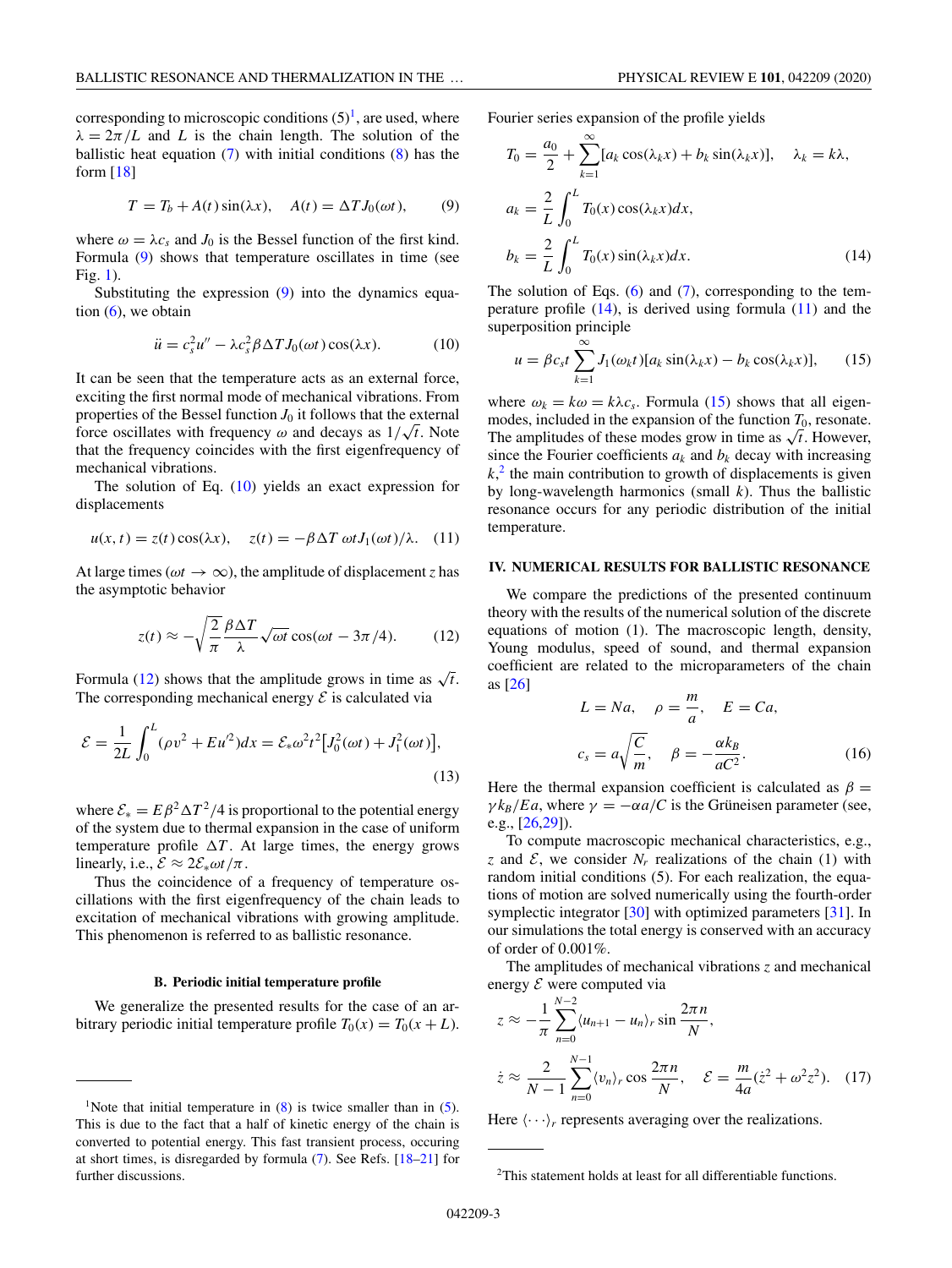<span id="page-3-0"></span>

FIG. 2. Growth of amplitude of mechanical vibrations due to ballistic resonance for the analytical solution  $(11)$  (solid line) and numerical results for  $\alpha a/C = -0.25$  (circles) and  $-1$  (squares).

To investigate the influence of anharmonic effects, we fix the background temperature  $T_b$  and change the parameter of nonlinearity  $\alpha a/C$  in the interval  $[-1, 0]$ . For the remaining parameters, the following values were used:

$$
\Delta t = 0.05\tau_*, \quad t_{\text{max}} = 1.4 \times 10^4 \tau_*, \quad \tau_* = 2\pi \sqrt{m/C},
$$
  

$$
\Delta T = 0.5T_b, \quad v_0 = 0.1c_s, \quad N = 10^3, \quad N_r = 10^4. \tag{18}
$$

Here  $v_0$  is the amplitude of random initial velocities, corresponding to background temperature  $2T_b$ .

We consider the behavior of the kinetic temperature of the chain. The analytical solution  $(9)$  suggests that the temperature profile remains sinusoidal. Using this information, we compute the amplitude  $A(t)$  of the temperature profile [see formula  $(9)$ ]. In numerical simulations, the temperature is calculated by the definition [\(4\)](#page-1-0). It can be shown that the contribution of  $\langle v_n \rangle$  to the amplitude *A* is negligible. There-fore, in formula [\(4\)](#page-1-0) the total particle velocity  $v_n$  is used instead of  $\tilde{v}_n$ . The amplitudes for  $\alpha a/C = -0.25$  and  $-1$  are shown in Fig. [1.](#page-1-0) For both values of  $\alpha$  the temperature oscillates in time. These oscillations are responsible for the ballistic resonance. For  $\alpha a/C = -0.25$  the oscillations are described by the analytical solution [\(9\)](#page-2-0) with high accuracy. Deviations from the analytical solution for  $\alpha a/C = -1$  are caused by anharmonic effects, neglected in the derivation of the ballistic heat equation [\(7\)](#page-1-0).

The time dependence of the amplitude of mechanical vibrations  $z(t)$  is presented in Fig. 2. It can be seen that the amplitude grows in time. The initial growth is accurately described by the analytical solution [\(11\)](#page-2-0). Over time, an analytical solution deviates from the numerical solution. The rate of deviation increases with increasing absolute value of the nonlinearity coefficient α*a*/*C*.

The growth of amplitude of mechanical vibrations is due to the partial conversion of thermal energy to mechanical energy.



FIG. 3. Time dependence of mechanical energy  $\mathcal E$  for the analyti-cal solution [\(13\)](#page-2-0) (solid line) and numerical results for  $\alpha a/C = -0.25$ (dotted line),  $-0.5$  (dashed line),  $-0.75$  (dash-dotted line), and  $-1$ (dash–double-dotted line).

The conversion can be clearly seen in Fig. 3. The figure shows that initially the mechanical energy grows with time as predicted by the analytical solution [\(13\)](#page-2-0). Since the total energy of the system is conserved, the growth of mechanical energy is associated with a decrease of thermal energy. Thus the phenomenon of ballistic resonance, predicted by continuum theory [Eqs.  $(6)$  and  $(7)$ ], is observed in direct numerical simulations.

### **V. THERMALIZATION**

Numerical simulations show that mechanical vibrations, excited by the ballistic resonance, decay in time (see Fig. 4).



FIG. 4. Decay of amplitude of mechanical vibrations for long times (numerical results for  $\alpha a/C = -1$ ).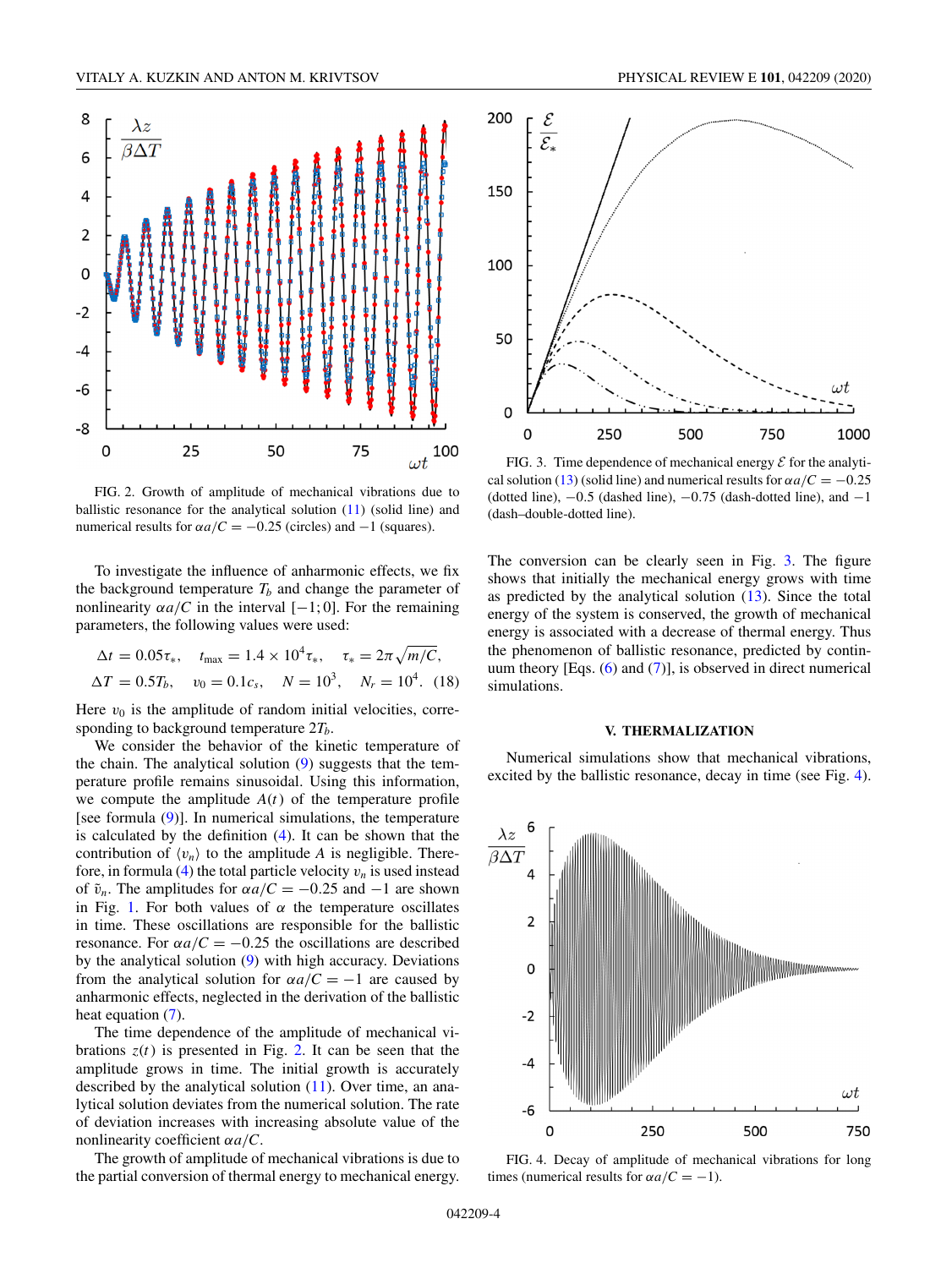<span id="page-4-0"></span>

FIG. 5. Maximum mechanical energy  $\mathcal{E}_{\text{max}}$  excited by the ballistic resonance for different values of the nonlinearity coefficient  $\alpha a/C$ . Here  $H_0$  is the total energy of the chain.

The decay is caused by thermalization, i.e., conversion of mechanical energy to thermal energy. This process is not covered by our continuum model  $(6)$  and  $(7)$ . Decay of mechanical energy can be clearly seen in Fig. [3.](#page-3-0) The energy reaches the maximum value, depending on nonlinearity coefficient  $\alpha a/C$ , and then monotonically tends to zero.

The maximum mechanical energy  $\mathcal{E}_{\text{max}}$  excited by the ballistic resonance, normalized by the total energy of the chain  $H_0$ , is shown in Fig. 5. Here  $\mathcal{E}_{\text{max}}$  increases with increasing absolute value of the nonlinearity coefficient α*a*/*C*. For all considered values of  $\alpha a/C$ , the maximum mechanical energy is several orders of magnitude less than the thermal energy. We note that in the original FPUT problem [\[12\]](#page-5-0) the situation is the opposite, because thermal energy is equal to zero, while the mechanical energy is finite.

<sup>3</sup>Reference [\[32\]](#page-5-0) considered decay of the first normal mode of mechanical vibrations at finite background temperature.

Thus, under the considered initial conditions, the mechanical energy of the chain is monotonically converted into thermal energy. This fact is in agreement with the results of numerical simulations carried out in Ref. [\[32\]](#page-5-0) with different initial conditions.<sup>3</sup> Therefore, the FPUT recurrence paradox is eliminated by finite thermal motion.

## **VI. CONCLUSION**

We have shown that excitation of a periodic, e.g., sinusoidal, initial temperature profile in the  $\alpha$ -FPUT chain leads to mechanical resonance. The temperature of the chain oscillates in time due to the quasiballistic (wave) nature of heat transport. Nonuniform distribution of temperature causes thermal expansion, which plays the role of a periodic force, exciting macroscopic mechanical vibration. The frequency of this "force" coincides with the eigenfrequency of mechanical vibrations leading to the resonance.

A continuum model of the ballistic resonance has been developed. It was shown that the predictions of the model are in good agreement with the results of numerical simulations. Note that, in contrast to the conventional mechanical resonance, the ballistic resonance occurs in the closed system without any external excitation.

We expect that ballistic resonance may be observed in two- and three-dimensional crystals. However, since in the *d*-dimensional case the sinusoidal temperature profile decays as  $1/t^{d/2}$  [\[21\]](#page-5-0), the effect of ballistic resonance will be weaker.

It was shown that mechanical vibrations, caused by the ballistic resonance, decay monotonically. Therefore, the wellknown FPUT recurrence paradox is eliminated by adding a finite thermal motion. In our simulations the energy of mechanical vibrations is much smaller than the thermal energy. This fact appears to be a necessary condition for monotonic decay of mechanical vibrations. However, further work is needed to prove this statement rigorously.

### **ACKNOWLEDGMENTS**

We are deeply grateful to H. E. Huppert, W. G. Hoover, D. A. Indeytsev, E. A. Ivanova, S. N. Gavrilov, and M. L. Kachanov for useful discussions. Valuable comments of the reviewers are highly appreciated. V.A.K. acknowledges support from the Russian Foundation for Basic Research (Grant No. 20-37-70058).

- [1] R. M. Christensen, *Theory of Viscoelasticity*, 2nd ed. (Academic, New York, 1982), Chap. III, pp. 77–121.
- [2] S. Lepri, R. Livi, and A. Politi, Thermal conduction in classical low-dimensional lattices, [Phys. Rep.](https://doi.org/10.1016/S0370-1573(02)00558-6) **[377](https://doi.org/10.1016/S0370-1573(02)00558-6)**, [1](https://doi.org/10.1016/S0370-1573(02)00558-6) [\(2003\)](https://doi.org/10.1016/S0370-1573(02)00558-6).
- [3] A. Dhar, Heat transport in low-dimensional systems, [Adv. Phys.](https://doi.org/10.1080/00018730802538522) **[57](https://doi.org/10.1080/00018730802538522)**, [457](https://doi.org/10.1080/00018730802538522) [\(2008\)](https://doi.org/10.1080/00018730802538522).
- [4] F. Bonetto, J. L. Lebowitz, and L. Rey-Bellet, Fourier's law: A challenge to theorists, [Math. Phys.](https://doi.org/10.1142/9781848160224_0008) **[2000](https://doi.org/10.1142/9781848160224_0008)**, [128](https://doi.org/10.1142/9781848160224_0008) [\(2000\)](https://doi.org/10.1142/9781848160224_0008).
- [5] C. W. Chang, D. Okawa, H. Garcia, A. Majumdar, and A. Zettl, Breakdown of Fourier's law in Nanotube Thermal Conductors, [Phys. Rev. Lett.](https://doi.org/10.1103/PhysRevLett.101.075903) **[101](https://doi.org/10.1103/PhysRevLett.101.075903)**, [075903](https://doi.org/10.1103/PhysRevLett.101.075903) [\(2008\)](https://doi.org/10.1103/PhysRevLett.101.075903).
- [6] X. Xu, L. F. Pereira, Y. Wang, J. Wu, K. Zhang, X. Zhao, S. Bae, C. T. Bui, R. Xie, J. T. Thong, B. H. Hong, K. P. Loh, D. Donadio, B. Li, and B. Ozyilmaz, Length-dependent [thermal conductivity in suspended single-layer graphene,](https://doi.org/10.1038/ncomms4689) Nat. Commun. **[5](https://doi.org/10.1038/ncomms4689)**, [3689](https://doi.org/10.1038/ncomms4689) [\(2014\)](https://doi.org/10.1038/ncomms4689).
- [7] J. A. Johnson, A. A. Maznev, J. Cuffe, J. K. Eliason, A. J. Minnich, T. Kehoe, C. M. Sotomayor Torres, G. Chen, and K. A. Nelson, Direct Measurement of Room-Temperature Nondiffusive Thermal Transport Over Micron Distances in a Silicon Membrane, [Phys. Rev. Lett.](https://doi.org/10.1103/PhysRevLett.110.025901) **[110](https://doi.org/10.1103/PhysRevLett.110.025901)**, [025901](https://doi.org/10.1103/PhysRevLett.110.025901) [\(2013\)](https://doi.org/10.1103/PhysRevLett.110.025901).
- [8] J. A. Rogers, A. A. Maznev, M. J. Banet, and K. A. Nelson, Optical generation and characterization of acoustic waves in